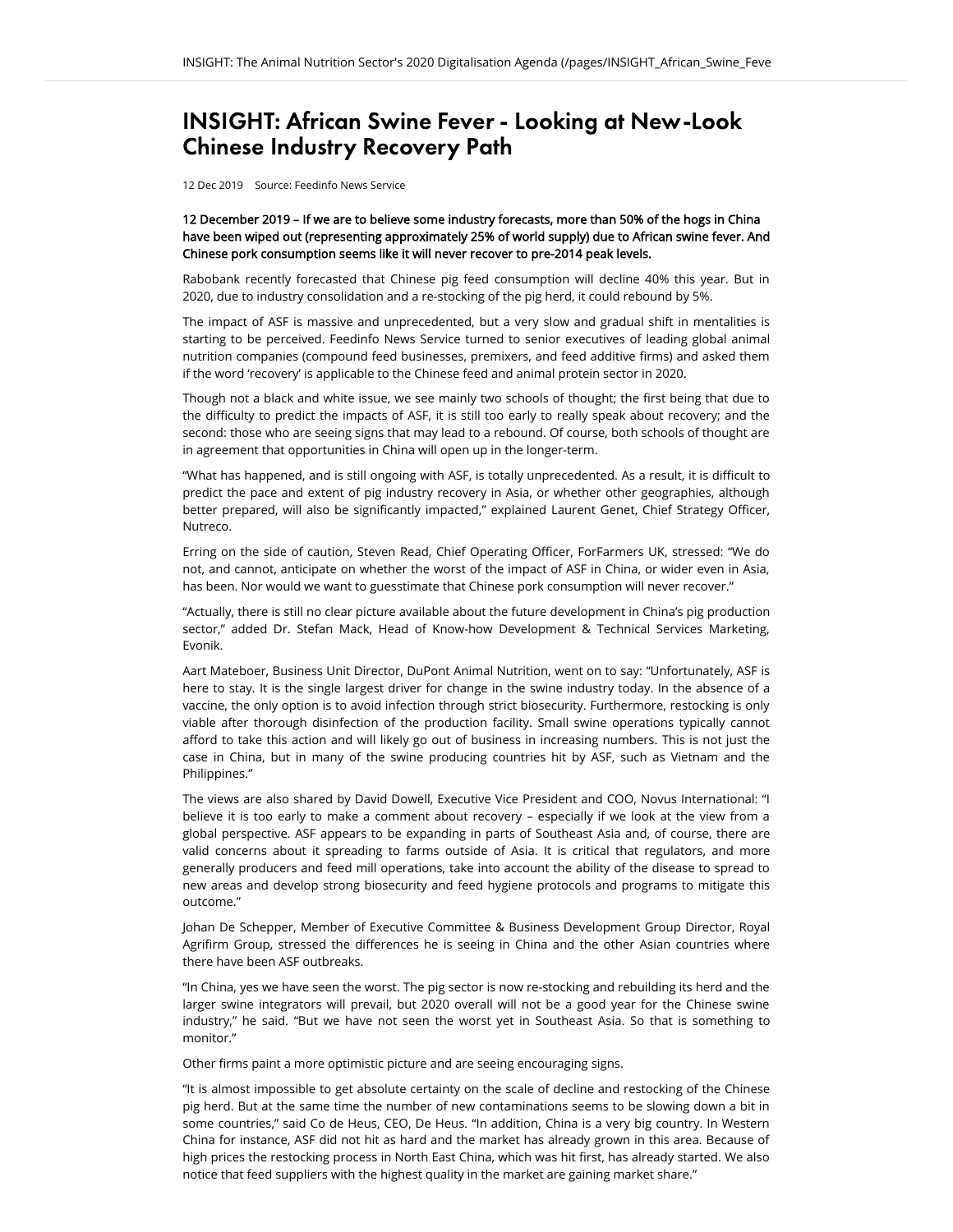Adriano Marcon, President, Cargill Animal Nutrition, added: "China is certainly taking positive steps; for example, imposing stricter controls on animal flows. Recovery from ASF will take time, but the industry will eventually recover as biosecurity measures take hold, new mega farms start producing and reproductive herds grow. Already, price signals are encouraging farmers to grow heavier pigs and accelerate re-stocking."

Yet caution is advised.

Geert Wielsma, Vice President Business Development, Perstorp pointed out: "The market in China is likely to start to recover in 2020, but the threat is not over, especially globally. There have been many new markets affected by ASF in Asia, and also in Europe more cases of ASF in wild boar are reported. ASF is expected to spread further in 2020 in South East Asia. This highlights the importance to continuously work on improving biosecurity on farms and throughout the value chain."

Bernhard Putz, Vice President Global Marketing, DSM Animal Nutrition & Health, also believes that the industry will start recovering next year. "We expect the bottom to be reached in the first half of 2020," he said.

And one mustn't underestimate the psychological component.

"People, globally, are becoming more optimistic, partly due to the high hog prices in China," said Stefaan Van Dyck, President of Kemin Animal Nutrition and Health, EMENA.

"China has turned a corner and is learning to live with ASF. Improving biosecurity systems and restocking have definitely been the main focus as farms have learned their lessons and putting in new processes," added Patrick Charlton, Vice President, Alltech. "The industry in China will recover and we will witness consolidation among the larger farming groups. We can expect prices for hogs to stay elevated and there will be opportunities for the domestic pig industry to come out of this in a stronger position."

## A More Professional Chinese Industry

Whatever the scenario, it is expected that moving forward there will be a remarkable shift in China with product coming from a more industrialised farm sector and a re-organised feed industry.

ASF is seen here as an accelerator of this ongoing trend already witnessed by the industry executives. But it will be interesting to see how feed mills and farms adapt to this fast pace of modernisation and to consolidation in the Chinese swine production industry, leading to an increase in the size of farms and shift in technology.

The continued trend towards a further professionalisation and industrialisation of China's feed industry started more many years ago.

"In the early 2000s, the number of feed mills in China was around 15,000. Nowadays, this figure is down to around 8,000. During that period incidences like avian influenza (HPAI) outbreaks and the current ASF situation might have further accelerated this trend. In any case, China's feed industry is on a strong path to catch up with the globally leading feed producers," argued Dr. Stefan Mack, Head of Know-how Development & Technical Services Marketing, Evonik.

"It is reasonable to expect some changes in the farm and feed sector in the coming years—but change has been a permanent feature of agriculture over the past decades. Of course, phenomena such as ASF accelerate the pace of change. Our customers in China include some of the largest feed and farm operations in the country. At that scale, we see a level of professionalism and embrace of modernisation that matches that of our customers in many other large agricultural markets," added Franz Waxenecker, Managing Director, Biomin.

"This shift towards greater professionalisation and industrialisation is already happening in China. Producers in Asia can see that it will take another 2-3 years for the swine industry to potentially recover and have become more professionalised as a result. To stay competitive, producers need to adopt the latest nutritional health technologies, such as those typically offered by leading suppliers in The Netherlands and Denmark. Interestingly, we have experienced rapid growth in demand from our Chinese customers and believe that swine producers in the region will soon be the largest driving force for innovation in this area. In fact, China's continued high investment in technology is likely to exceed that of exporting countries in the long term - perhaps in a move to replicate the Dutch model which succeeded by following a similar strategy," added Aart Mateboer, Business Unit Director, DuPont Animal Nutrition.

Be it Co de Heus, CEO, De Heus; Johan De Schepper, Member of Executive Committee & Business Development Group Director, Royal Agrifirm Group; Stefaan Van Dyck, President of Kemin Animal Nutrition and Health, EMENA; David Dowell, Executive Vice President and COO, Novus International; or Bernhard Putz, Vice President Global Marketing, DSM Animal Nutrition & Health – all concur.